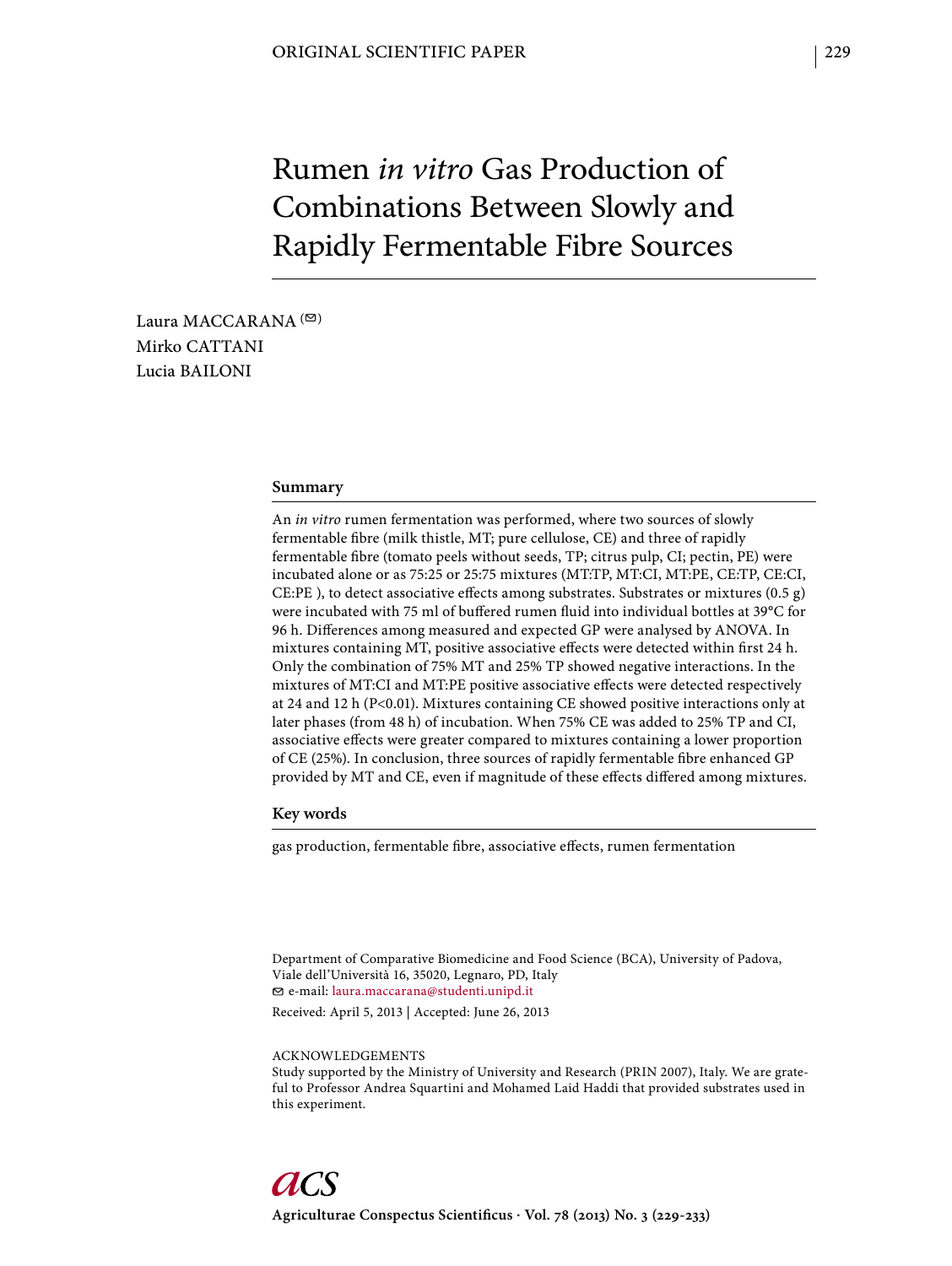## **Aim**

The nutritional value of low-quality forages could be improved by a suitable combination in the diet with highly fermentable substrates. Niderkorn and Baumont (2009) reported that positive associative effects can occur when slowly and rapidly fermentable forages are combined. This experiment was conducted to detect associative effects among three substrates largely diffused and available in the Mediterranean region: two industrial by-products (tomato peels and citrus pulp) as sources of rapidly fermentable fibre, and a spontaneous weed (milk thistle; *Sylibum marianum*) as source of slowly fermentable fibre. The use of milk thistle in ruminant feeding could represent an effective strategy to valorize this spontaneous weed. However, great fibre content of milk thistle suggests the need to associate this roughage with highly fermentable ingredients.

For a better characterization of the three vegetable sources above mentioned (milk thistle, tomato peels, citrus pulp), two purified products, slowly (cellulose) and rapidly fermentable (pectin), were included as standard. A fully automated *in vitro* gas production (GP) system was used to evaluate rumen fermentation of these substrates, when incubated alone or in different combinations.

## **Material and methods**

A single incubation (96 h) was performed, where two sources of slowly fermentable fibre (milk thistle, MT; pure cellulose, CE) and other three of rapidly fermentable fibre (tomato peels, TP; citrus pulp, CI; pectin, PE), previously milled at 1 mm, were incubated alone or as the following 75:25 or 25:75 mixtures: MT:TP, MT:CI, MT:PE, CE:TP, CE:CI, and CE:PE. Tomato peels contained only peels and pectin was a commercial product (Pectin esterified from citrus fruit, P9561, Sigma). Prior to the grinding, TP and CI were dried. The five substrates and the twelve mixtures were incubated into individual glass bottles in three replicates, plus 2 blanks (bottles without feed sample), for a total of 53 bottles incubated. Each bottle (310 ml) was filled with  $0.500\pm0.0010$  g of feed sample or mixture, 50 ml of buffer and 25 ml of rumen fluid (headspace=235 ml) and placed into a ventilated incubator at 39±0.5°C. Buffer solution was prepared according to Menke and Steingass (1988). Rumen fluid was collected by an esophageal probe 2 h before morning feeding from 3 dry Holstein-Friesian cows (fed hay *ad libitum* and 2 kg/d of concentrates), stored into two thermal flasks preheated to 39±0.5°C, and transferred to the laboratory (Tagliapietra et al., 2012). Then, rumen fluid was filtered through 3 layers of cheesecloth, in order to eliminate feed particles and mixed with buffer in a 1 to 2 ratio (Menke and Steingass, 1988). All these operations required less than 30 min and they were conducted under anaerobic conditions by continuous flushing with  $CO<sub>2</sub>$ . A fully automated *in vitro* GP system (Ankom<sup>RF</sup>; Ankom Technology<sup>®</sup>, NY, USA) was used to monitor GP over the whole incubation (96 h). This system is made up of 53 bottles equipped with a pressure detector and with an electro-mechanical valve for gas venting when the pressure in the headspace of bottles reaches 3.4 kPa (Tagliapietra et al., 2010). Pressure values were converted in volume terms (ml) using the ideal gas law. For the twelve mixtures the "expected GP" was calculated as weighed mean of GP provided by substrates when they were incubated singularly (assuming the absence of associative effects between substrates). The five substrates were analyzed in triplicate for dry matter (DM), crude protein (CP), ether extract (EE) and ash (AOAC, 2003). Neutral detergent fiber content (aNDF) of substrates was determined with α-amylase and sodium sulphite (Mertens, 2002), using the Ankom<sup>220</sup> Fiber Analyzer (Ankom Technology<sup>®</sup>, NY, USA). Acid detergent fibre (ADF), expressed as inclusive of residual ash, and sulphuric acid lignin (ADL) contents were analyzed sequentially after aNDF (Robertson and Van Soest, 1981). Pectin content was determined according to Bailoni et al. (2004). Measured GP values provided by the five substrates were subjected to ANOVA considering only feed as source of variation. For the twelve mixtures differences between measured and expected GP were computed and analysed by ANOVA, at various incubation times (6, 12, 24, 48, 72, and 96 h), to test if they differed significantly from zero.

## **Results and discussion**

As expected, milk thistle contained a high level of fibrous fractions (688 and 86 g/kg DM of aNDF and ADL, respectively) and a poor CP content (43 g/kg DM) (Table 1). In agreement with literature (Ventura et al., 2009), tomato peels showed a high ADF content (300 g/kg DM), a notable ADL content (98 g/kg DM), and a fair amount of CP (121 g/kg DM). Citrus pulp showed a great content of pectin (250 g/kg DM), according to literature (Srivastava and Malviya, 2011). Two purified products (CE and PE) contained 1000 g/kg DM of cellulose and 900 g/kg DM of pectin, respectively. As expected, MT and CE showed always the lowest (P<0.01) GP values (Figure 1). Interestingly, fermentation of CE started only after 24 h and did not reach the plateau of GP after 96 h of incubation, compared to other substrates. Within rapidly fermentable sources, CI showed the highest (P<0.01) GP values at 6 and 12 h, whereas PE produced more gas (P<0.01)

| Table 1. Proximate composition of the five substrates/products $(n=3$ per substrate; milled at 1 mm) |            |                   |                |                |                            |                |               |                  |  |  |  |
|------------------------------------------------------------------------------------------------------|------------|-------------------|----------------|----------------|----------------------------|----------------|---------------|------------------|--|--|--|
|                                                                                                      | DM<br>g/kg | aNDF<br>$g/kg$ DM | ADF<br>g/kg DM | ADL<br>g/kg DM | <b>PECTIN</b><br>$g/kg$ DM | CP.<br>g/kg DM | EE<br>g/kg DM | Ash<br>$g/kg$ DM |  |  |  |
| Milk thistle, MT                                                                                     | 881        | 688               | 524            | 86             |                            | 43             | 6             | 130              |  |  |  |
| Cellulose purified, CE                                                                               | 970        | 1000              | 1000           | $\mathbf{a}$   |                            | $\mathbf{a}$   | $\mathbf{a}$  |                  |  |  |  |
| Tomato peels, TP                                                                                     | 73         | 331               | 300            | 98             | 76                         | 121            |               | 118              |  |  |  |
| Citrus pulp, CI                                                                                      | 211        | 257               | 117            | $\sqrt{a}$     | 250                        | 57             | 6             | 26               |  |  |  |
| Pectin purified, PE                                                                                  | 970        | a                 | $\mathbf{a}$   | $\mathbf{a}$   | 900                        | $\mathbf{a}$   | $\mathbf{a}$  | 100              |  |  |  |

a amount not measurable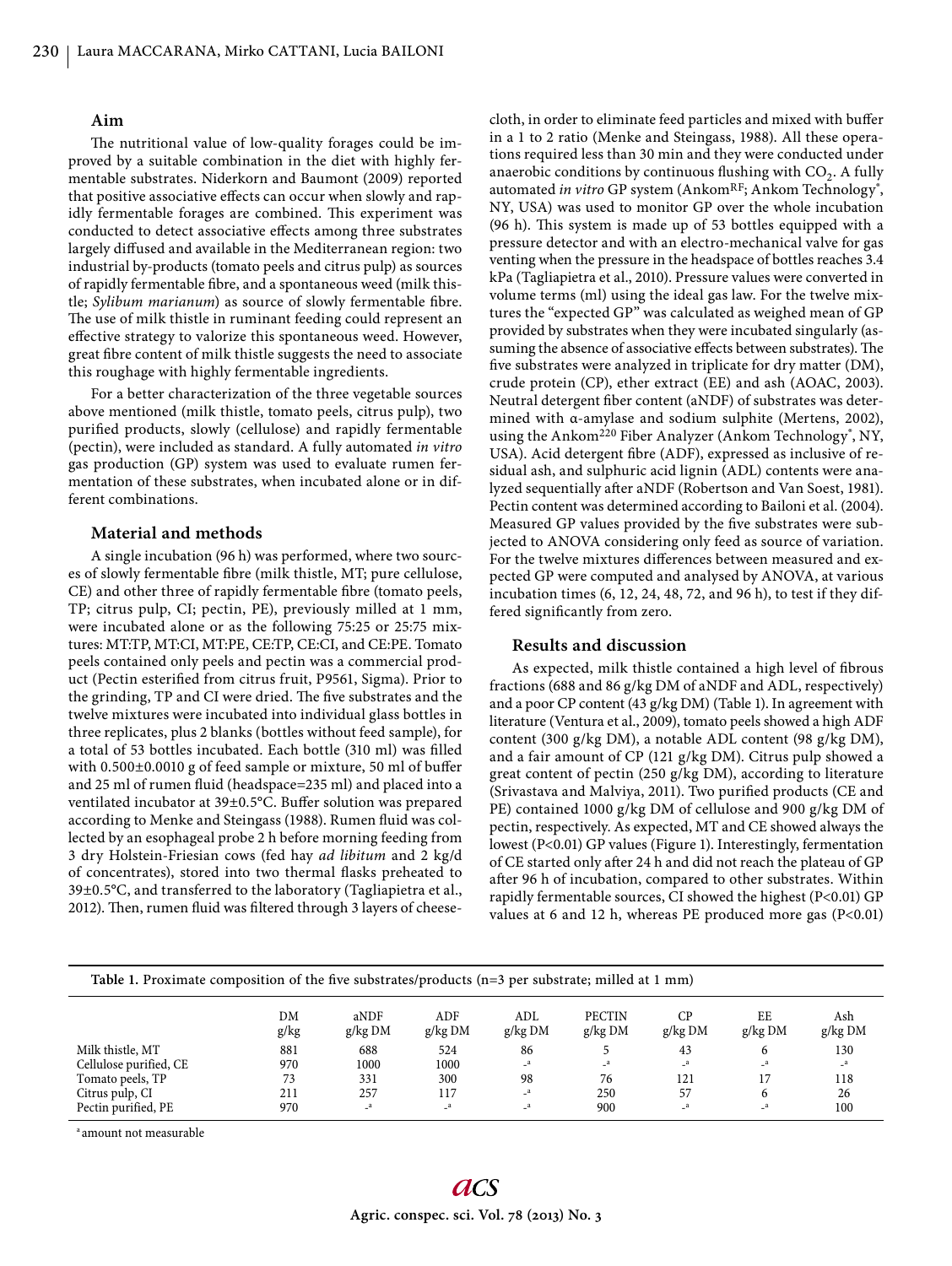|             | Incubation times (h) |           |           |           |            |            |  |  |  |  |  |
|-------------|----------------------|-----------|-----------|-----------|------------|------------|--|--|--|--|--|
|             | 6                    | 12        | 24        | 48        | 72         | 96         |  |  |  |  |  |
| MT:TP 75:25 | $-13.0**$            | $-12.7**$ | $-21.4**$ | $-22.7**$ | $-26.1$    | $-28.9$    |  |  |  |  |  |
| MT:TP 25:75 | $-5.3$               | $+7.2$    | $+17.7**$ | $+9.2$    | $+8.6$     | $+7.7$     |  |  |  |  |  |
| MT:CI 75:25 | $-0.7$               | $+3.6$    | $+17.3**$ | $+16.0$   | $+10.6$    | $+9.3$     |  |  |  |  |  |
| MT:CI 25:75 | $+3.2$               | $+7.9$    | $+23.4**$ | $+18.3$   | $+16.0$    | $+15.9$    |  |  |  |  |  |
| MT:PE 75:25 | $+4.8$               | $+39.7**$ | $-11.0$   | $+5.4$    | $+2.6$     | $-2.9$     |  |  |  |  |  |
| MT:PE 25:75 | $+3.8$               | $+86.5**$ | $+0.6$    | $-1.4$    | $+3.9$     | $+8.1$     |  |  |  |  |  |
| CE:TP 75:25 | $-7.4**$             | $-11.1**$ | $-13.8**$ | $+90.8**$ | $+174.0**$ | $+146.4**$ |  |  |  |  |  |
| CE:TP 25:75 | $-8.1**$             | $-12.9**$ | $-4.9$    | $+52.9**$ | $+61.2**$  | $+48.7**$  |  |  |  |  |  |
| CE:CI 75:25 | $-11.3**$            | $-13.8**$ | $-12.8**$ | $+93.5**$ | $+153.5**$ | $+120.6**$ |  |  |  |  |  |
| CE:CI 25:75 | $-9.1**$             | $-5.5$    | $+15.6**$ | $+66.6**$ | $+71.2**$  | $+57.2**$  |  |  |  |  |  |
| CE:PE 75:25 | $-1.4$               | $+5.9$    | $-12.2**$ | $+8.6$    | $+61.7**$  | $+82.5**$  |  |  |  |  |  |
| CE:PE 25:75 | $-3.1$               | $+4.7$    | $-15.6**$ | $+30.3**$ | $+53.8**$  | $+40.4**$  |  |  |  |  |  |
| <b>SEM</b>  | 2.7                  | 3.4       | 4.4       | 6.2       | 9.8        | 9.2        |  |  |  |  |  |

Table 2. Differences between measured and expected gas production (GP, ml/g OM) of the twelve different combinations at various incubation times

\*\* differences between measured and expected values significantly different from zero (P<0.01)



Figure 1. Cumulative GP (ml/g OM) of the five substrates/ products (n=3 per feed). Within each incubation time, dots with different letters are significantly different (P<0.01).

at 24 h. Compared to CI and PE, TP produced less gas (P<0.01) at 96 h of incubation, likely because of great ADL content. At 6 h, PE showed GP values comparable (P>0.01) to those provided by two sources of slowly fermentable fibre (MT and CE). Even if rumen fermentation of pectin is considered to be rapid (Van Soest, 1982), the Cornell Net Carbohydrate and Protein System (Lanzas et al*.*, 2007) attributed to pectin a smaller degradability rate compared to sugars. As reported in Table 2, MT and CE showed different patterns of GP when combined with three rapidly fermentable sources (TP, CI and PE). For MT, positive associative effects were detected particularly within first 24 h of incubation. Differently, positive interactions occurred at later phases (from 48 to 96 h) in the case of CE, and were more pronounced compared to those observed for MT. When combined with TP, MT showed less pronounced associative effects compared to the mixtures with CI and PE. In particular, in the mixture composed by 75% MT and 25% TP, negative associative effects were detected until to 48 h (P<0.01). However, when TP repre-



**Figure 2.** Cumulative expected (dashed line) and measured (continuous line) gas production (GP, ml/g OM) of two combinations (75:25,  $\blacksquare$  and 25:75,  $\blacktriangle$ ) between milk thistle (MT) and tomato peels (TP)



**Figure 3.** Cumulative expected (dashed line) and measured (continuous line) gas production (GP, ml/g OM) of two combinations (75:25,  $\blacksquare$  and 25:75,  $\blacktriangle$ ) between milk thistle (MT) and citrus pulp (CI)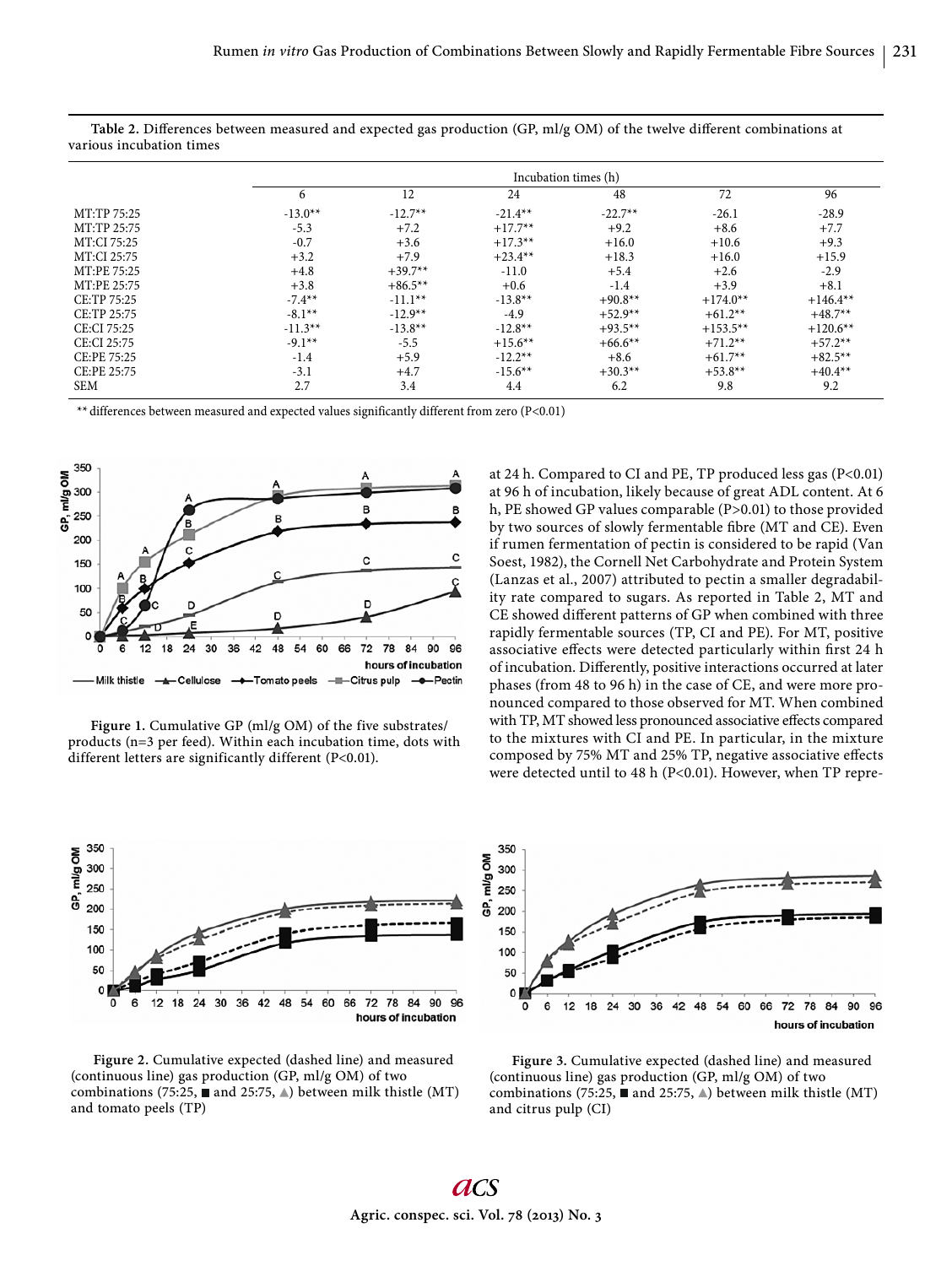

**Figure 4.** Cumulative expected (dashed line) and measured (continuous line) gas production (GP, ml/g OM) of two combinations (75:25,  $\blacksquare$  and 25:75,  $\blacktriangle$ ) between milk thistle (MT) and pectin (PE)



**Figure 6.** Cumulative expected (dashed line) and measured (continuous line) gas production (GP, ml/g OM) of two combinations (75:25,  $\blacksquare$  and 25:75,  $\blacktriangle$ ) between cellulose (CE) and citrus pulp (CI)

sented 75% of the mixture, positive interactions were observed at 24 h (P<0.01; Table 2 and Figure 2). When combined with CI, MT evidenced positive associative effects at 24 h (P<0.01; Table 2 and Figure 3). When MT was combined with PE, associative effects were anticipated at 12 h (P<0.01; Table 2 and Figure 4). Almost all mixtures containing CE showed negative associative effects within 24 h of incubation, and highly positive interactions started from 48 h. More in detail, combinations between CE and TP evidenced negative associative effects  $(P<0.01)$  at early phases of incubation. On the opposite, strongly positive interactions were observed from 48 to 96 h, in particular when CE was 75% of the mixture (Table 2 and Figure 5). Similar patterns were found when CE was combined with CI (Table 2 and Figure 6) and PE (Table 2 and Figure 7), even if in the latter case positive interactions tended to be less pronounced. Combination of 75% CE and 25% PE showed highly positive effects at later phases of incubation (P<0.01). When proportion of PE was increased up to 75%, associative effects were anticipated at 48 h (P<0.01; Table 2 and Figure 7). In the current experiment, significant associative effects were found in the first part of incubation  $\left($ <24 h) when the fermentable sources were incubated with MT. These results are in agreement with the findings obtained by other authors (Liu et al, 2002; Robinson et al., 2009). On the contrary, positive associative effects between CE and fermentable sources were more pronounced from 48 h to the end of incubation, probably because of low fermentability of CE.



**Figure 5.** Cumulative expected (dashed line) and measured (continuous line) gas production (GP, ml/g OM) of two combinations (75:25,  $\blacksquare$  and 25:75,  $\blacktriangle$ ) between cellulose (CE) and tomato peels (TP)



**Figure 7.** Cumulative expected (dashed line) and measured (continuous line) gas production (GP, ml/g OM) of two combinations (75:25,  $\blacksquare$  and 25:75,  $\blacktriangle$ ) between cellulose (CE) and pectin (PE)

### **Conclusions**

Results of the current experiment indicated that three sources of rapidly fermentable fibre were able to enhance gas production provided by two sources of slowly fermentable fibre (milk thistle and cellulose). However, magnitude of positive effects was more pronounced for pectin and citrus pulp compared to tomato peels and especially when high levels of inclusion (75%) were used. From the practical point of view, two industrial byproducts (citrus pulp and tomato peels), that are widely available in the Mediterranean region, could be exploited to improve rumen fermentation of low quality forage as milk thistle, largely diffused in same geographical area.

#### **References**

- AOAC (2003). Official Methods of Analysis of the Association of Official Agricultural Chemists, 17th ed. (2nd revision). AOAC International, Gaithersburg, MD, USA.
- Bailoni L., Schiavon S., Pagnin G., Tagliapietra F., Bonsembiante M. (2004). Quanti-qualitative evaluation of pectins in dietary fibre of 24 foods. Ital. J. Anim. Sci. 4: 49-58.
- Lanzas C., Sniffen C. J., Seo S., Tedeschi L. O., Fox D.G. (2007) A revised CNCPS feed carbohydrate fractionation scheme for formulating rations for ruminants. Anim. Feed Sci. Technol. 136: 167-190.